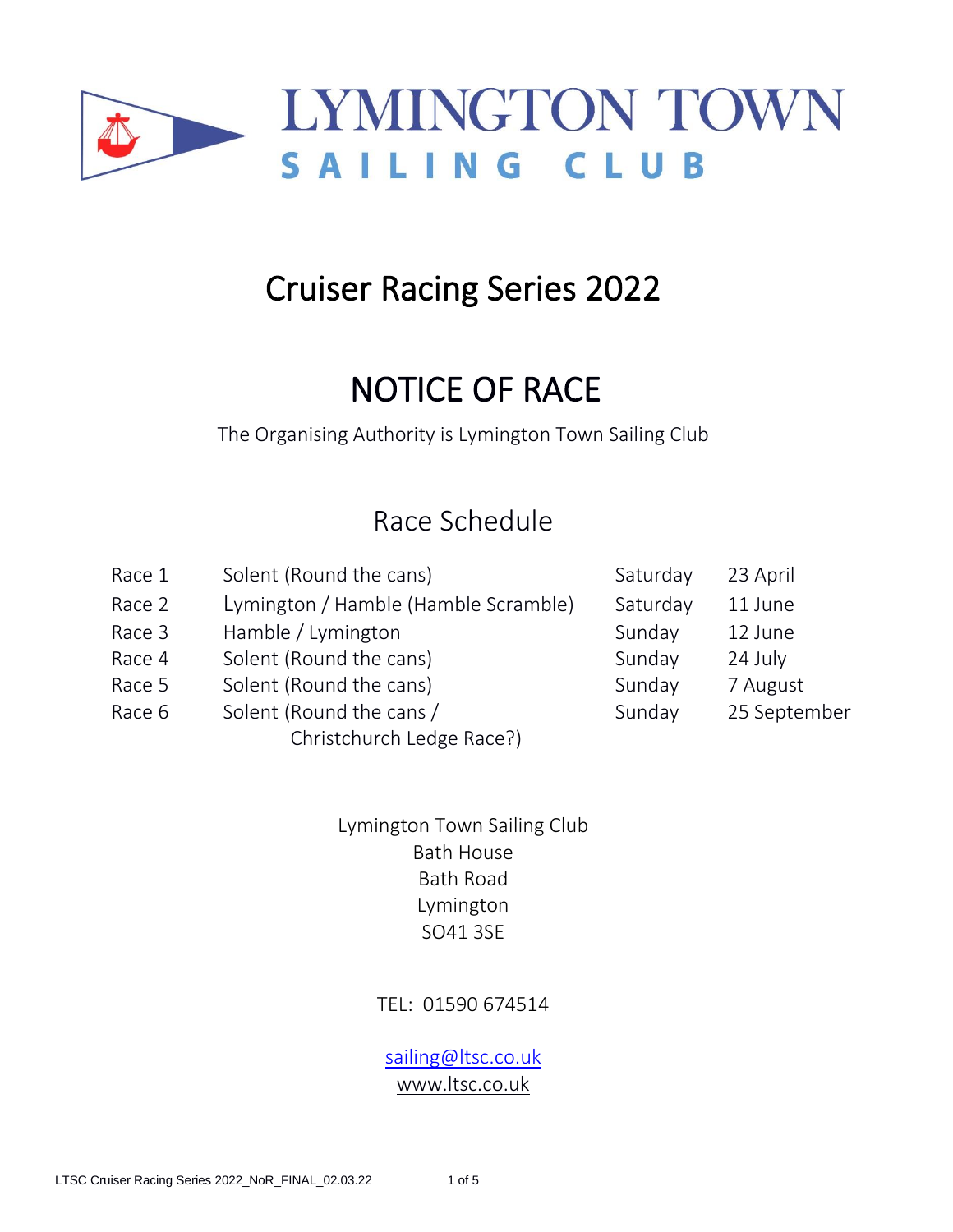#### 1. Rules

- 1.1 The LTSC Cruiser Racing Series 2022 will be governed by the rules as defined by the Racing Rules of Sailing.
- 1.2 Competitors shall undertake to sail in compliance with the RYA Racing Charter.
- 1.3 In the event of a conflict in the rules the Sailing Instructions will prevail.
- 1.4 All competing yachts shall comply with World Sailing Offshore Special Regulations Appendix B. (See NoR Attachment A for details).
- 1.5 Results will be calculated using the Lymington Adjusted Handicap system.

#### 2. Eligibility and Entry

- 2.1 Races are open to all mono and multi-hull yachts in excess of 18ft (5.5 metres) LOA, which comply with the above rules and regulations.
- 2.2 Entries may be made On Line, via [www.ltsc.co.uk/yacht-racing](http://www.ltsc.co.uk/yacht-racing)
- 2.3 Entries should be received with full payment of the entry fee (if required) before midday on the Friday before the first race entered for the particular entrant / yacht.
- 2.4 Entries for individual races may be accepted by the Sailing Office up to midday on Friday before the race entered.
- 2.5 A yacht that changes ownership or charter during the series shall constitute a new entry for the series. Points awarded under the old ownership/charter shall not be carried forward to the new ownership or charter.

#### 3. Double Handed Class

- 3.1 If three or more Doubled Handed entries take part in one or more races during the series a separate overall prize will be awarded for a double handed class.
- 3.2 If six or more double handed entries are received for any particular race, then a separate start will be scheduled for the Double Handed Class.

#### 4. Fees

- 4.1 There is no entry fee for members of LTSC or RLymYC.
- 4.2 Entry Fee for yachts from other clubs is £10 per race or £40 for the whole series.
- 4.3 Hamble Scramble shall constitute One Race for the purposes of entry fees. i.e. £10 for both races.

#### 5. Start Times & Locations

- 5.1 For Races 1,4,5,6 the First Warning Signals will not be before 10:40.
- 5.2 For Race 2, Lymington to Hamble, the time of the warning signal will not be before 12.55
- 5.3 For Race 3, Hamble to Lymington, the time of the warning signal will not be before 09:55
- 5.4 Unless otherwise stated in a Notice to Competitors, all races will be started at Baverstock, except for Race 3 (Hamble to Lymington) for which the start will be in the vicinity of Coronation Buoy, to the south east of Hamble River entrance.

#### 6. Measurements

- 6.1 All yachts will be allocated a Lymington Adjusted Handicap. For further details on LAH please see the Yacht Racing pages of the LTSC Web Site
- 6.2 Yachts entering another series run by any other club may be assigned a different rating for that series.
- 6.3 Yachts may be subject to safety or measurement checks at any time during the series.

#### 7. Sailing Instructions

7.1 Sailing Instructions will be published on the LTSC web site at least one week prior to the date of the first race.

#### 8. Venue

- 8.1 A map showing the location and facilities at Lymington Town Sailing Club can be obtained from the Sailing Secretary or found on LTSC website.
- 8.2 The Lymington River is under the control of the Lymington Harbour Commissioners. The byelaws and other information about the river can be found on their website at [www.lymingtonharbour.co.uk.](http://www.lymingtonharbour.co.uk/) Attention is drawn to the need to observe the Collision Regulations and speed limits in the River and that there is a ferry service from Lymington to Yarmouth operated by Wightlink.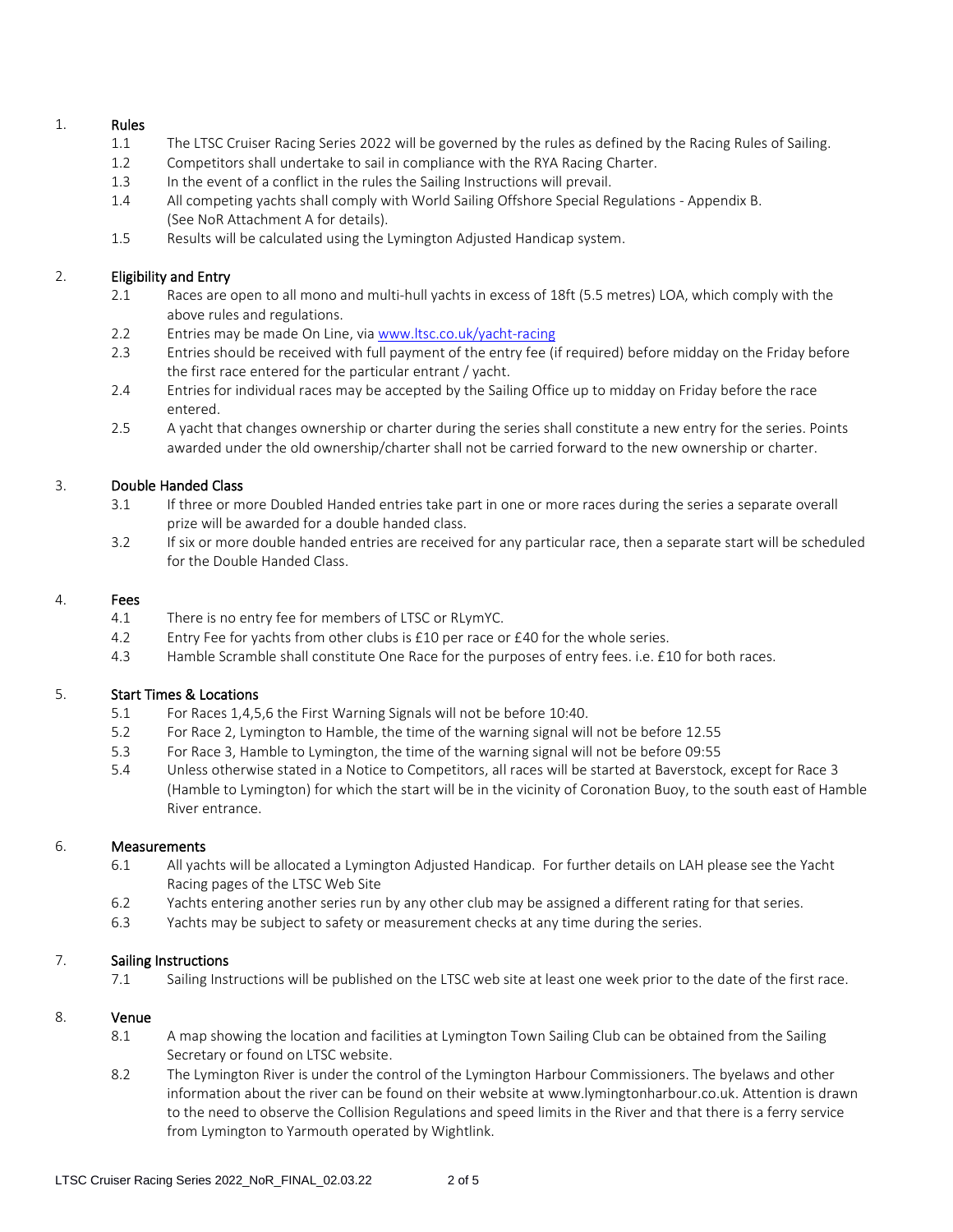#### 9. Courses

- 9.1 Racing will take place in and around the Solent (Admiralty Chart 2035) Western Approaches to the Solent: (Admiralty Chart 2036) The Solent and Southampton Water (Admiralty Chart 2037) Eastern Approaches to The Solent (Admiralty Chart 2038) Southampton Water and Approaches using fixed and or moveable marks.
- 9.2 Courses will be notified to competitors by VHF Radio prior to the warning signal for each race.

#### 10. Penalty System

10.1 The exoneration penalty for a boat realising that a rule has been broken after finishing but prior to the commencement of a protest hearing is 20% of the number of boats ranking as starters, to a minimum of 2 and a maximum 5 points. If on consulting a rules advisor it is realised that a rule has been broken but no party takes any further action, the penalty is zero. However, if a boat caused injury or serious damage, or gained a significant advantage in the race or series by her breach, her penalty is to retire.

#### 11. Scoring & Discards

- 11.1 RRS A5.3 will apply.
- 11.2 If Six Races are completed, then 4 will count with 2 discards.
- 11.3 If Five Races are completed, then 4 will count with 1 discard.
- 11.4 If four or less races are completed, then all will count with no discards.

#### 12. Berthing

- 12.1 Competitors seeking berthing during the series should contact Lymington Marina, Lymington Yacht Haven or the Lymington Harbour Master.
- 12.2 Berths will be available in Port Hamble for the Hamble Scramble via the booking form.

#### 13. Communication

- 13.1 Any radio communication with competitors will be made on VHF Channel 37a (M).
- 13.2 The Race Committee may, in addition to VHF, communicate courses for each class and other announcements by WhatsApp. See NoR Attachment B for details of how to join the LTSC Cruiser Racing WhatsApp Group.

#### 14. Prizes

- 14.1 The presentation of Prizes will take place at the Annual Prize giving, to be held in the Lymington Town Sailing Club Solent Room on a date to be advised.
- 14.2 Prizes to be awarded will depend upon sponsors and number of entries.

#### 15. Risk Statement

- 15.1 Rule 3 of the Racing Rules of Sailing states: "The responsibility for a boat's decision to participate in a race or to continue racing is hers alone." Sailing is by its nature an unpredictable sport and therefore involves an element of risk. By taking part in the event, each competitor agrees and acknowledges that:
	- (a) They are aware of the inherent element of risk involved in the sport and accept responsibility for the exposure of themselves, their crew and their boat to such inherent risk whilst taking part in the event;
	- (b) They are responsible for the safety of themselves, their crew, their boat and their other property whether afloat or ashore;
	- (c) They accept responsibility for any injury, damage or loss to the extent caused by their own actions or omissions;
	- (d) Their boat is in good order, equipped to sail in the event and they are fit to participate;
	- (e) The provision of a race management team, patrol boats, umpires and other officials and volunteers by the organiser does not relieve them of their own responsibilities;
	- (f) Their boat is adequately insured, with cover of at least  $£2$  million against third party claims.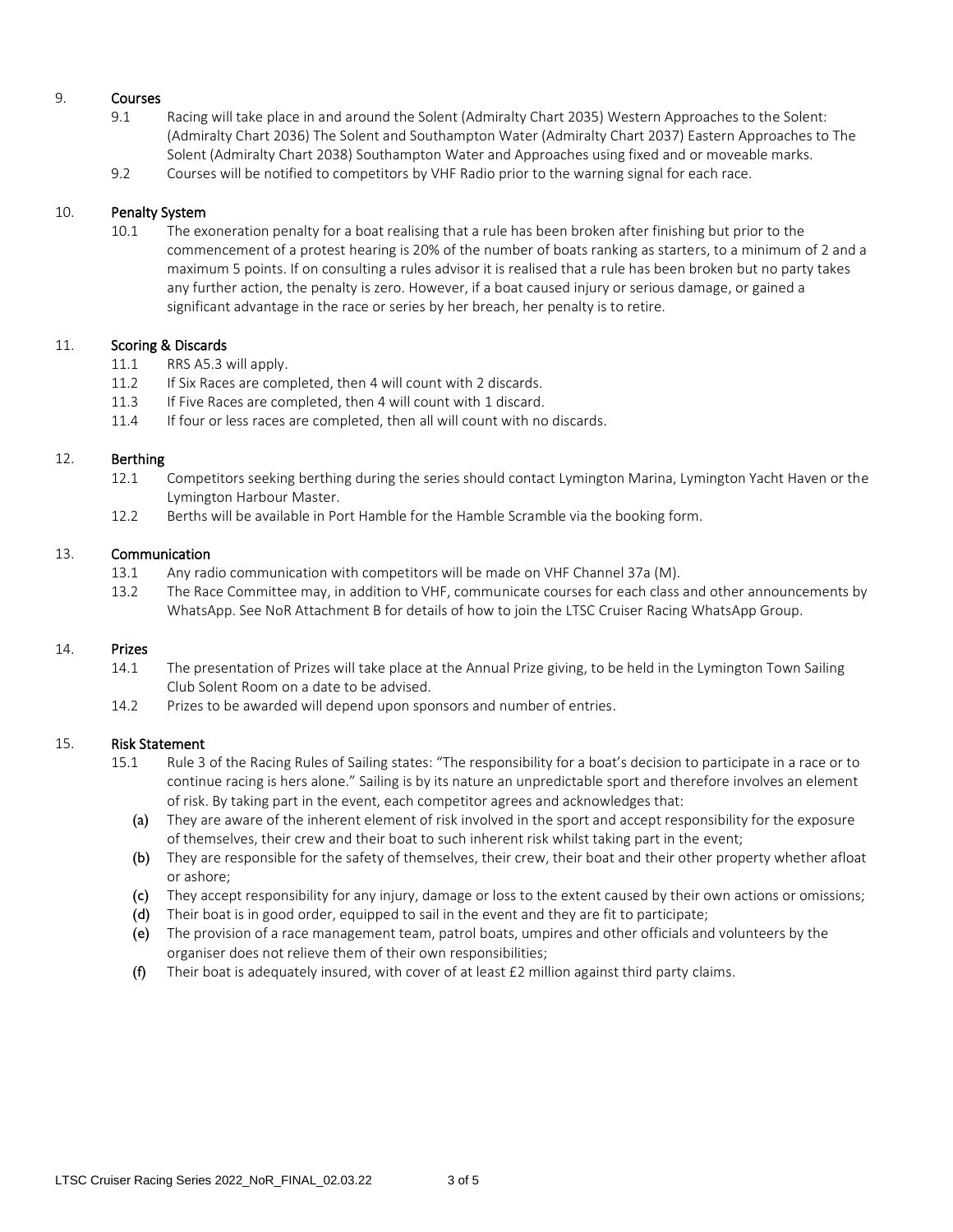#### The LTSC Cruiser Racing Series 2022

#### Notice of Race - Attachment A

#### WORLD SAILING OFFSHORE SPECIAL REGULATIONS - Appendix B

SPECIAL REGULATIONS for Inshore Racing Special Regulations for inshore racing are intended for use in short races, close to shore in relatively warm and protected waters where adequate shelter and/or effective rescue is available all along the course, held in daylight only.

All the items relevant to Special Regulations for inshore racing are shown in Appendix B.

Part A Basic - The following regulations shall be observed:

Regulation

1.02. Responsibility of Person in Charge

1.02.1 Under RRS 4 the responsibility for a boat's decision to participate in a race or continue racing is hers alone. The safety of a boat and her crew is the sole and inescapable responsibility of the Person in Charge who shall do his best to ensure that the boat is fully found, thoroughly seaworthy and manned by an experienced and appropriately trained crew who are physically fit to face bad weather. The person in charge shall also assign a person to take over his/her responsibilities in the event of his/her incapacitation.

2.03.1 All equipment required by OSR shall:

a) function properly

b) be regularly checked, cleaned and serviced

c) when not in use bestowed in conditions in which deterioration is minimised

d) be readily accessible

e) be of a type, size and capacity suitable and adequate for the intended use and size of the boat.

3.02 Watertight Integrity of a Boat:

A boat shall be essentially water tight and all openings shall be capable of being immediately secured. Centreboard, dagger board trunks and the like shall not open into the interior of a hull except via a watertight maintenance hatch with the opening entirely above the Waterline

Part B Portable Equipment – The following shall be provided:-

Regulation

- 3.23 One strong bucket with a lanyard and of at least 9 litres (2.4 US Gal) capacity
- 3.24 One compass (a hand-held is acceptable)
- 4.05 One fire extinguisher required if electrical system, engine or stove on board
- 4.06 One anchor
- 4.22 A lifebuoy with a drogue
- 4.22.5 A heaving line, no less than 6 mm (1/4") diameter, 15 25 m (50 75') long, readily accessible to the cockpit
- 4.25 A strong, sharp knife, sheathed and securely restrained shall be provided readily accessible from the deck or a cockpit.
- 5.01.1 Each crew member shall have a personal flotation device which shall:

(a) be equipped with a whistle

(b) clearly marked with yachts or wearers name

(c) if inflatable, regularly checked for air retention,

Unless otherwise specified by a boat's applicable class rules or by sailing instructions, personal flotation devices shall have at least 150N buoyancy, arranged to securely suspend an unconscious person face upwards at approximately 45 degrees to the water surface.